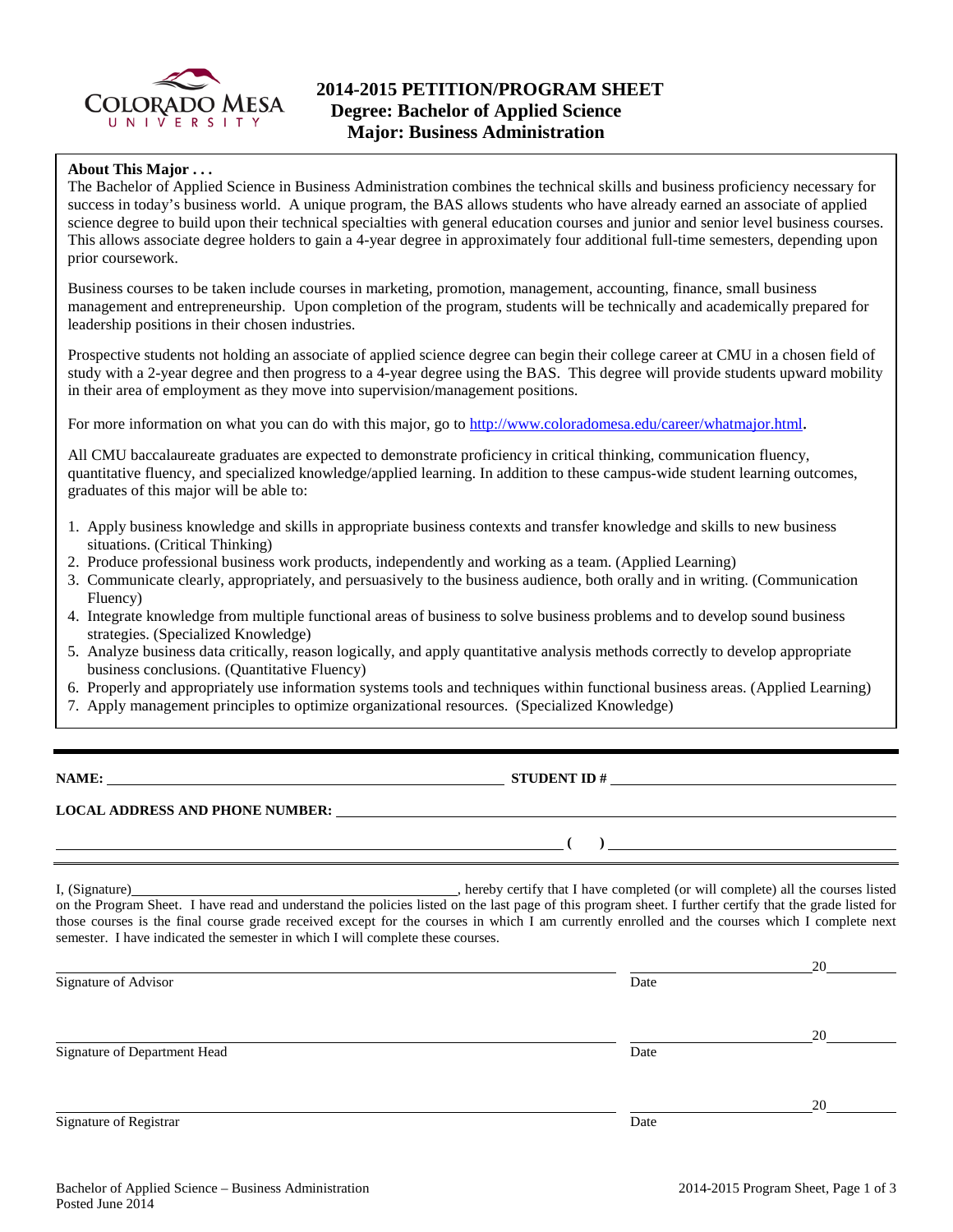## **Students should work closely with a faculty advisor when selecting and scheduling courses prior to registration.**

Degree Requirements:

- 120 semester hours total (Students must complete a minimum of 30 of the last 60 hours of credit at CMU, with at least 15 semester hours in major discipline courses numbered 300 or higher).
- 33 upper division credits (A minimum of 15 taken at the 300-400 course levels within the major at CMU).
- 2.00 cumulative GPA or higher in all CMU coursework
- 2.00 cumulative GPA or higher in coursework toward the major content area
- Pre-collegiate courses (usually numbered below 100) cannot be used for graduation.
- A student must follow the CMU graduation requirements either from 1) the program sheet for the major in effect at the time the student officially declares a major; or 2) a program sheet for the major approved for a year subsequent to the year during which the student officially declares the major and is approved for the student by the department head. Because a program may have requirements specific to the degree, the student should check with the faculty advisor for additional criteria. It is the student's responsibility to be aware of, and follow, all requirements for the degree being pursued. Any exceptions or substitutions must be approved by the student's faculty advisor and Department Head.
- When filling out the program sheet a course can be used only once.
- See the "Undergraduate Graduation Requirements" in the catalog for additional graduation information.

**GENERAL EDUCATION REQUIREMENTS** (31 semester hours) See the current catalog for a list of courses that fulfill the requirements below. If a course is on the general education list of options and a requirement for your major, you must use it to fulfill the major requirement and make a different selection within the general education requirement.<br>Course No Title Sem.hrs Grade Term/Trns

| <b>English</b> (6 semester hours, must receive a grade of "C" or better and |   |  |
|-----------------------------------------------------------------------------|---|--|
| must be completed by the time the student has 60 semester hours.)           |   |  |
| <b>ENGL 111 English Composition</b>                                         | 3 |  |
| <b>ENGL 112 English Composition</b>                                         | 3 |  |
|                                                                             |   |  |

**Math:** (3 semester hours, must receive a grade of "C" or better, must be completed by the time the student has 60 semester hours.) MATH 113 \_\_\_\_\_\_\_\_\_\_\_\_\_\_\_\_\_\_\_\_\_\_\_\_ 4\* \_\_\_\_\_ \_\_\_\_\_\_\_\_

\*3 credits apply to the General Ed requirements and 1 credit applies to elective credit

\_\_\_\_\_\_ \_\_\_\_ \_\_\_\_\_\_\_\_\_\_\_\_\_\_\_\_\_\_\_\_\_\_\_\_ \_\_\_\_ \_\_\_\_\_ \_\_\_\_\_\_\_\_

**Humanities** (3 semester hours)

**Social and Behavioral Sciences** (6 semester hours) ECON 201 Principles of Macroeconomics 3 ECON 202 Principles of Microeconomics 3

**Natural Sciences** (7 semester hours, one course must include a lab)

| <b>History</b> (3 semester hours)<br><b>HIST</b> |  |  |  |  |
|--------------------------------------------------|--|--|--|--|

\_\_\_\_\_\_ \_\_\_\_ \_\_\_\_\_\_\_\_\_\_\_\_\_\_\_\_\_\_\_\_\_\_\_\_ \_\_\_\_ \_\_\_\_\_ \_\_\_\_\_\_\_\_

**Fine Arts** (3 semester hours)

| Course No Title                                                                                                                | Sem.hrs Grade Term/Trns |
|--------------------------------------------------------------------------------------------------------------------------------|-------------------------|
| <b>OTHER LOWER DIVISION REQUIREMENTS (6 semester hours)</b>                                                                    |                         |
| <b>Kinesiology</b> (3 semester hours)<br>Students must take KINE 100, plus two 100-level KINA/HPWE or<br>approved DANC course. |                         |
| KINE 100 Health and Wellness                                                                                                   |                         |
|                                                                                                                                |                         |
| <b>Applied Studies</b> (3 semester hours)                                                                                      |                         |

## **B.A.S. BUSINESS ADMINISTRATION MAJOR REQUIREMENTS** (72 semester hours)

|                     | <b>Required Business Courses</b> (36 semester hours) |   |  |
|---------------------|------------------------------------------------------|---|--|
| ACCT <sub>201</sub> | Principles of Financial                              |   |  |
|                     | Accounting                                           | 3 |  |
| <b>BUGB 349</b>     | Legal Environment of Business 3                      |   |  |
| <b>CISB 241</b>     | Intro to Business Analysis                           | 3 |  |
|                     | or STAT 200 Probability and Statistics               | 3 |  |
| <b>FINA 301</b>     | <b>Managerial Finance</b>                            | 3 |  |
| <b>MANG 201</b>     | Principles of Management                             | 3 |  |
| <b>MANG 300</b>     | <b>Small Business Management</b>                     | 3 |  |
| <b>MANG 450</b>     | Entrepreneurship                                     | 3 |  |
| <b>MANG 471</b>     | <b>Operations Management</b>                         | 3 |  |
| <b>MARK 231</b>     | Principles of Marketing                              | 3 |  |
| <b>MARK 332</b>     | Promotion                                            | 3 |  |
| <b>MANG 371</b>     | Human Resource Management                            | 3 |  |
| <b>MARK 350</b>     | Marketing Research                                   | 3 |  |
|                     | or MANG 341 Quantitative Decision Making 3           |   |  |
| or CISB 341         | <b>Quantitative Decision Making</b>                  | 3 |  |
|                     |                                                      |   |  |

**Bachelor of Applied Science Core** (36 Semester Hours) Specific courses taken will be listed on the next page

**Electives** (11 semester hours; **9 must be Upper Division**.) All college level courses appearing on your final transcript, **not listed above** that will bring your total semester hours to 120 hours. \*MATH 113 College Algebra 1 \_\_\_\_\_ \_\_\_\_\_\_\_\_

|  |  | _______________                     |
|--|--|-------------------------------------|
|  |  | the contract of the contract of the |
|  |  |                                     |
|  |  |                                     |
|  |  |                                     |
|  |  |                                     |